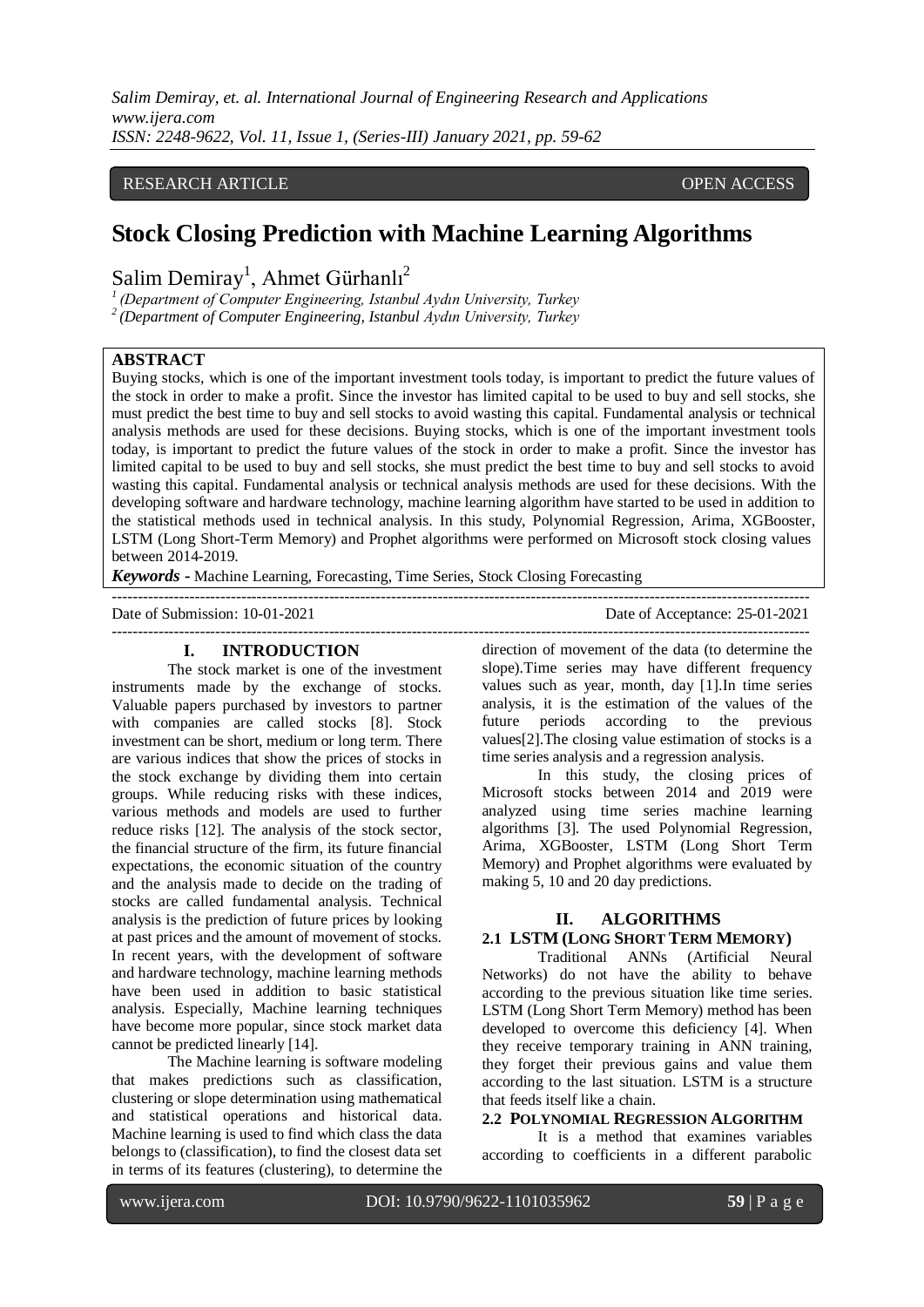structure when the relationship between data cannot be fully expressed with the linear model [5]. Linear Regression is expressed with a constant and a certain factor such as  $y = b_0 + b_1x_1$ , while Polynomial Regression is represented by a parabolic expression with the formula  $y = b_0 + b_1x_1 + b_2x_1^2 + b_3x_1^3 + ...$  $b_n x_1$ <sup>n</sup>. Thanks to these parabolic parameters, the prediction curve and the true value curve are better matched.

## **2.3 ARIMA ALGORITHM**

Autoregressive Integrated Moving Average (ARIMA) is a popular method of time series analysis that works after stabilizing by the difference or product of series. ARIMA (p, d, q) parameters are ARIMA (p, d, q) and d is the degree of stabilization by taking difference, while p and q are Autoregressive and Moving Average values [11]. Autoregressive is the dependence of the next value.

## **2.4 XGBOOSTER ALGORITHM**

XGBoost is a speed and performance optimized decision tree algorithm published by Tianqi Chen and Carlos Guestrin [6]. Algorithm can work fast with predictive power, empty data management, and prevent over learning. Gradient Boosted, one of the basic parts of the algorithm, tries to turn weak leaves into stronger leaves step by step, trying to give better results [6]. Decision trees are a graphical representation of data that helps find solutions and group them according to conditions. It is called a tree because the grouping starts from a main root and divides deeply into sub-roots and leaves. All h

## **2.5 FACEBOOK PROPHET ALGORITHM**

Prophet Algorithm is a framework developed by Facebook to automatically predict time series data by taking into account special period times such as weekends [7]. Prophet takes the data in two variables, time and values, and is robust against missing and floating data. Prophet also supports trends, seasonality and holidays in time series prediction [8].

## **2.6 ERROR MEASUREMENT METHODS**

Mean Absolute Error, Mean Square Error and Root Mean Square Error measurement methods were used to measure the changes between the measured value and the actual value for the evaluation. Mean Absolute Error (MAE) is the value found by adding the difference between the estimated value and the actual value. Mean Squared Error (MSE) is the value obtained by adding the squared difference between the real value and the

estimated value difference. Root Mean Square Error (RMSE) is the value found by the square root of the sum of the squares of the difference in the estimated value [9].

## **PURPOSE**

This study is based on the daily closing values of Microsoft Company stocks between 2014 and 2019 taken from Yahoo Finance website. It has been tried to predict the closing values in future dates with machine learning methods. In this study, using several different software libraries via the Python programming language, with 5 different methods were investigated estimated results. In this study, it is aimed to find the results closest to the real values of stock closing prices.

## **TARGET**

Investors prefer various investment tools for their assets to increase in value. Stock market has an important place among these investment instruments. However, stock prices in the stock market can be very variable due to political, economic or industry-related reasons. This variability may turn into a large amount of profit or loss for investors. For this reason, predicting the future values of the stock becomes very important for the investor. In studies conducted with machine learning methods, estimation models for stock closing values have been proposed.

## **III. METHOD**

A study was conducted to estimate the closing values from the data for Microsoft stocks received between 2014 and 2019 from the Yahoo Finance website. In order to measure the performance of the methods, 5, 10 and 20 day estimates were made over daily closing values, without any grouping or averaging. The laptop on which this study was conducted has 16 GB RAM, Intel Core (TM) i7-8550 CPU 1.80GHZ Processor hardware. As the data used for training is time dependent, data other than the last 20 days were used for the 20-day forecast; Tested with closing values for the last 20 days. During the work with Python, it was tried to find the minimum errors by using different learning algorithms and structures[15-10].

The Microsoft stock closing prices analyzed have a rising trend as in the graph-1.Error results of 5, 10 and 20 days for Polynomial Regression, Arima, XGBoost, LSTM (Long Short Term Memory) and Prophet methods used in this study are shown in table-1.When the results are examined, as seen in graphic-2, the Polynomial has the lowest error value.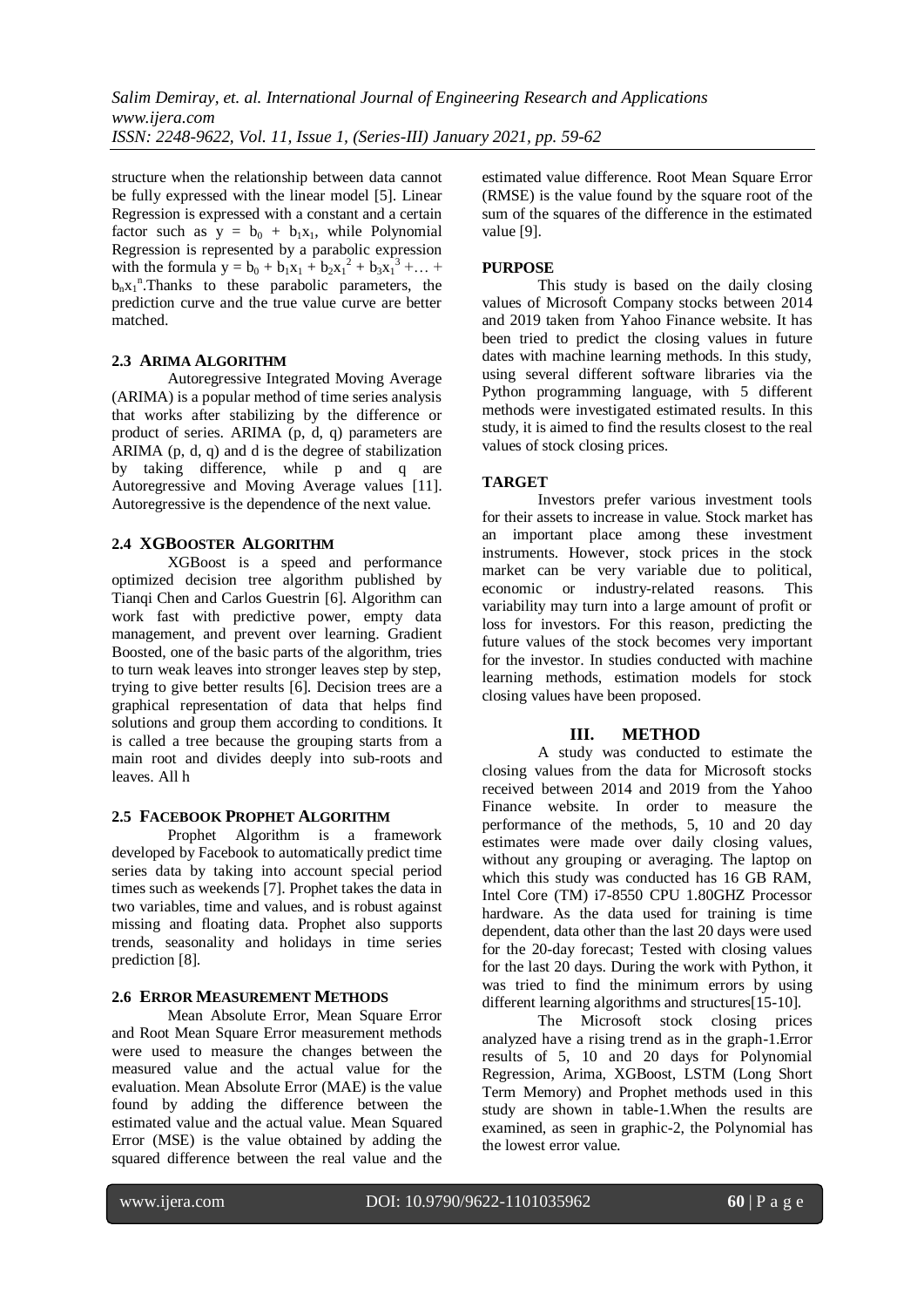*Salim Demiray, et. al. International Journal of Engineering Research and Applications www.ijera.com ISSN: 2248-9622, Vol. 11, Issue 1, (Series-III) January 2021, pp. 59-62*



**Graph-1** Stock Price Closed Value

|                   | <b>MSE</b> |          |          | <b>RMSE</b> |         |         | <b>MAE</b> |         |         |
|-------------------|------------|----------|----------|-------------|---------|---------|------------|---------|---------|
| <b>Algorithm</b>  |            | 10       | 20       |             | 10      | 20      |            | 10      | 20      |
| Arima             | 0,9393     | 5,4608   | 19,8731  | 0,9692      | 2,3368  | 4,4579  | 0,7496     | 2,0969  | 3,6710  |
| <b>LSTM</b>       | 29,8243    | 10,0034  | 8,3038   | 5,4612      | 3,1628  | 2,8816  | 5,3963     | 3,0374  | 2,5442  |
| Polynominal       | 0,8848     | 0,8238   | 4,1739   | 0,9406      | 0,9076  | 2,0430  | 0,8399     | 0,8114  | 1,6820  |
| <b>Prophet</b>    | 118.2301   | 128,0429 | 120,4416 | 10,8734     | 11,3156 | 10.9746 | 10.8429    | 11.1409 | 10,3985 |
| <b>XG Booster</b> | 15,4017    | 30,2529  | 49,4574  | 3,9245      | 5,5003  | 7,0326  | 3,5235     | 4,8624  | 5,7572  |

MSE: Mean Squared Error RMSE:Root Mean Square Error MAE:Mean Absolute Error

## **Table-1 :**Predict Error Table

## **IV. RESULT**

In the study, the best result in stock closing values is obtained with Polynomial Regression. There were slightly more error values that other algorithms can accept. As the number of prediction days increased, the error values increased. As seen in the first 5-day predictions in Table-2, while Polynomial Regression and Arima give very similar results; XG Booster, Prophet and LSTM gave more errors. It is thought that the statistical methods give better results, since this result is a trend of the stock and the closing values in 2014 when the data started were 37.16, reaching the value of 157.69 in the last period of the test. The closing values only examined in this study can be improved by adding the lowest and highest values in subsequent studies. While the model examined here is the stock values of Microsoft Company, different models can be used for the closing prices of other companies.

|                                             | Forecast Order |   |                                                           |   |   |  |  |  |  |  |
|---------------------------------------------|----------------|---|-----------------------------------------------------------|---|---|--|--|--|--|--|
| <b>Algorithm</b>                            |                | 2 | 3                                                         | 4 | 5 |  |  |  |  |  |
| Actual                                      |                |   | 157,3800   158,6700   158,9600   157,5900   157,7000      |   |   |  |  |  |  |  |
| Arima                                       |                |   | 157,3907   157,4299   157,2795   157,2068   157,2665      |   |   |  |  |  |  |  |
| <b>LSTM</b>                                 |                |   | 152,0293   152,2824   152,2975   152,8315   153,5880      |   |   |  |  |  |  |  |
| Polynominal                                 |                |   | 156,9416   157,2915   157,6440   157,9993   158,3573      |   |   |  |  |  |  |  |
| Prophet                                     |                |   | 147, 7056   147, 5504   147, 4661   147, 4661   145, 8971 |   |   |  |  |  |  |  |
| <b>XG Booster</b>                           |                |   | 155,9004   156,3047   156,0492   153,0982   151,3301      |   |   |  |  |  |  |  |
| Toble 2 Lest 5 Dave Forecast Closing Volume |                |   |                                                           |   |   |  |  |  |  |  |

**Table-2** Last 5 Days Forecast Closing Values